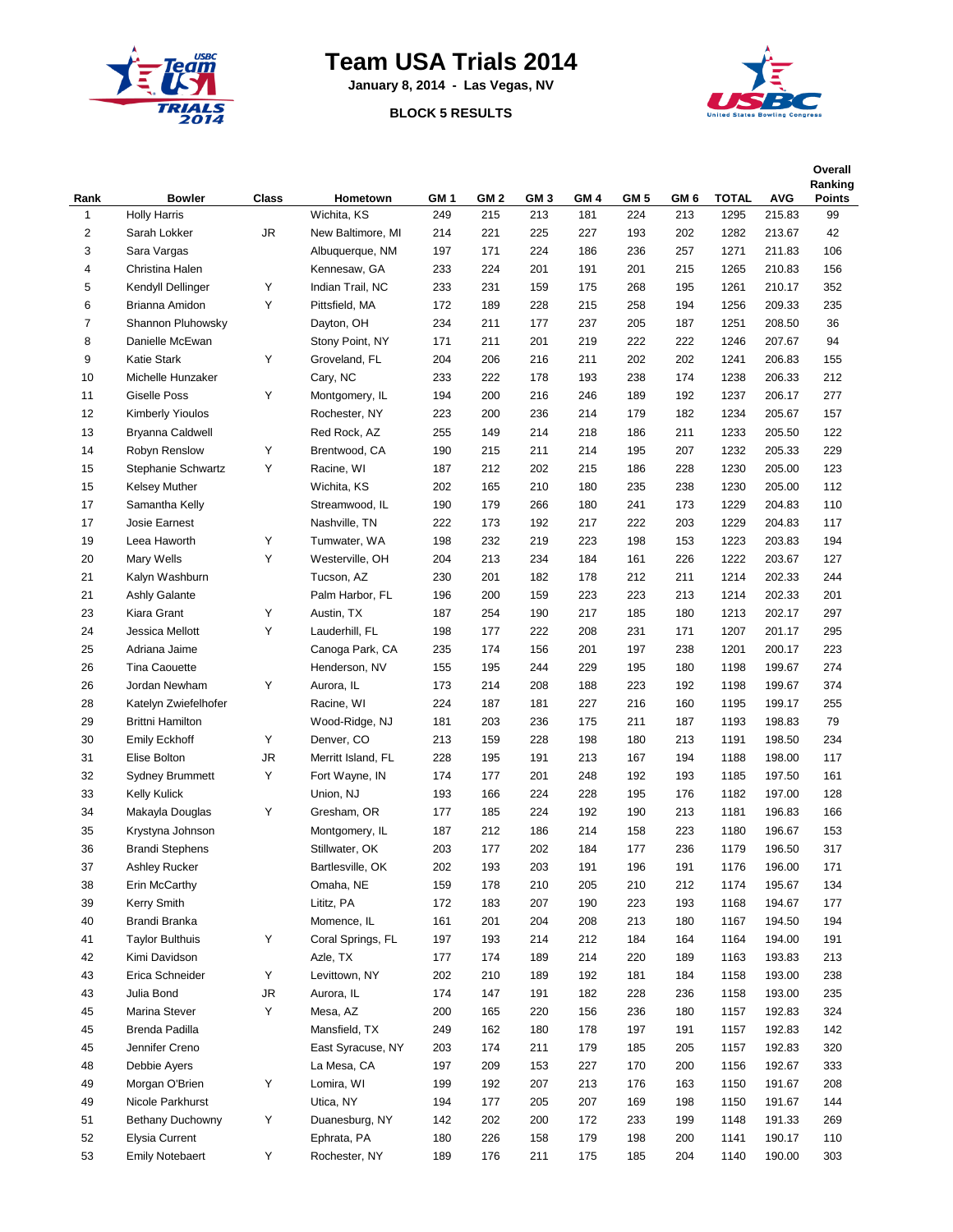|            |                             |            |                                         |             |                        |                        |             |                        |             |                      |                      | Ranking              |
|------------|-----------------------------|------------|-----------------------------------------|-------------|------------------------|------------------------|-------------|------------------------|-------------|----------------------|----------------------|----------------------|
| Rank<br>54 | <b>Bowler</b><br>Amanda Fry | Class<br>Y | Hometown                                | GM 1<br>185 | GM <sub>2</sub><br>194 | GM <sub>3</sub><br>175 | GM 4<br>176 | GM <sub>5</sub><br>211 | GM 6<br>195 | <b>TOTAL</b><br>1136 | <b>AVG</b><br>189.33 | <b>Points</b><br>131 |
| 55         | Krissy Johnson              | Υ          | Antelope, CA<br>Rockford, IL            | 204         | 195                    | 156                    | 197         | 170                    | 211         | 1133                 | 188.83               | 289                  |
| 56         | Sabrena Divis               |            | Gillette, WY                            | 178         | 179                    | 226                    | 192         | 181                    | 176         | 1132                 | 188.67               | 232                  |
| 56         | Lauren Pate                 | Υ          |                                         |             | 144                    | 190                    | 205         | 186                    | 224         | 1132                 | 188.67               | 341                  |
| 58         |                             | Υ          | Inver Grove Heights,<br>Crown Point, IN | 183<br>189  |                        | 204                    | 164         |                        | 204         |                      | 188.50               | 359                  |
|            | Paige Kraushaar             |            |                                         |             | 177                    |                        |             | 193                    |             | 1131                 |                      |                      |
| 59         | Amber Vega                  | Υ          | Orangevale, CA                          | 186         | 166                    | 150                    | 243         | 194                    | 189         | 1128                 | 188.00               | 396                  |
| 60         | Natalie Goodman             | JR<br>Υ    | O'Fallon, IL                            | 166         | 238                    | 174                    | 180         | 204                    | 164         | 1126                 | 187.67               | 238                  |
| 61         | <b>Brooke Wood</b>          |            | Davison, MI                             | 165         | 173                    | 184                    | 205         | 213                    | 185         | 1125                 | 187.50               | 364                  |
| 62         | Correen Lieber              | Υ          | Issaquah, WA                            | 189         | 210                    | 214                    | 158         | 195                    | 153         | 1119                 | 186.50               | 287                  |
| 63         | Kayla Johnson               | <b>USA</b> | Washington, IL                          | 168         | 192                    | 178                    | 202         | 186                    | 191         | 1117                 | 186.17               | 210                  |
| 63         | Ashlyn Herzberg             | Υ          | Wichita, KS                             | 174         | 197                    | 165                    | 214         | 152                    | 215         | 1117                 | 186.17               | 330                  |
| 65         | <b>Ashley Bright</b>        |            | Plainfield, IL<br>Puyallup, WA          | 188         | 165                    | 159                    | 256         | 190                    | 158         | 1116                 | 186.00               | 204                  |
| 65         | Shannon Dexter              | Υ          |                                         | 194         | 168                    | 208                    | 173         | 213                    | 160         | 1116                 | 186.00               | 308                  |
| 65         | Stephanie Mims              | Υ          | North Chestervield, V                   | 201         | 171                    | 179                    | 171         | 176                    | 218         | 1116                 | 186.00               | 316                  |
| 68         | Ashley Dunn                 | Υ          | Palmdale, CA                            | 138         | 223                    | 176                    | 171         | 234                    | 171         | 1113                 | 185.50               | 267                  |
| 68         | Kelsey Abrahamsen           | Υ          | Seattle, WA                             | 199         | 159                    | 201                    | 208         | 161                    | 185         | 1113                 | 185.50               | 391                  |
| 70         | Gabriella Mayfield          | Υ          | Lake Isabella, CA                       | 199         | 185                    | 159                    | 176         | 200                    | 189         | 1108                 | 184.67               | 278                  |
| 71         | Rachel Vaughn               | Υ          | Port St. Lucie, FL                      | 176         | 192                    | 211                    | 156         | 176                    | 189         | 1100                 | 183.33               | 252                  |
| 71         | <b>Becca Pittser</b>        | Υ          | Huntersville, NC                        | 184         | 161                    | 176                    | 154         | 212                    | 213         | 1100                 | 183.33               | 360                  |
| 73         | Christina Leid              |            | Ephrata, PA                             | 177         | 192                    | 162                    | 180         | 180                    | 199         | 1090                 | 181.67               | 191                  |
| 73         | Courtney Parenteau          |            | Narragansett, RI                        | 212         | 147                    | 170                    | 188         | 160                    | 213         | 1090                 | 181.67               | 385                  |
| 75         | <b>Taylor Russell</b>       | Υ          | Tupelo, MS                              | 183         | 161                    | 189                    | 154         | 200                    | 202         | 1089                 | 181.50               | 399                  |
| 76         | <b>Christine Gill</b>       |            | Lakewood, CO                            | 178         | 185                    | 179                    | 182         | 149                    | 213         | 1086                 | 181.00               | 417                  |
| 77         | Erin Brown                  | Υ          | Davison, MI                             | 172         | 209                    | 170                    | 178         | 165                    | 191         | 1085                 | 180.83               | 405                  |
| 78         | Jackie Carbonetto           |            | Blauvett, NY                            | 181         | 183                    | 179                    | 174         | 166                    | 199         | 1082                 | 180.33               | 195                  |
| 79         | Katie Maher                 | Υ          | Ottumwa, IA                             | 149         | 158                    | 206                    | 199         | 202                    | 167         | 1081                 | 180.17               | 417                  |
| 79         | Danyn Terry                 | Υ          | Coarsegold, CA                          | 161         | 162                    | 180                    | 200         | 188                    | 190         | 1081                 | 180.17               | 344                  |
| 81         | Rebecca Czlapinski          | Υ          | Marengo, IL                             | 163         | 173                    | 159                    | 193         | 181                    | 211         | 1080                 | 180.00               | 251                  |
| 82         | Rebekah Varin               | Υ          | West Warwick, RI                        | 171         | 205                    | 141                    | 177         | 199                    | 185         | 1078                 | 179.67               | 416                  |
| 83         | Gazmine Mason               | Υ          | Cranston, RI                            | 162         | 148                    | 215                    | 184         | 168                    | 200         | 1077                 | 179.50               | 384                  |
| 84         | Melanie Crawford            | Υ          | Allen, TX                               | 193         | 201                    | 191                    | 161         | 180                    | 150         | 1076                 | 179.33               | 332                  |
| 84         | Miranda Singer              | Υ          | Subury, OH                              | 235         | 178                    | 174                    | 155         | 166                    | 168         | 1076                 | 179.33               | 384                  |
| 86         | Anna Groce                  | Υ          | Kernersville, NC                        | 168         | 188                    | 128                    | 243         | 156                    | 189         | 1072                 | 178.67               | 352                  |
| 87         | Chevelle Holstein           | Υ          | Sparks, NV                              | 157         | 187                    | 178                    | 173         | 193                    | 183         | 1071                 | 178.50               | 454                  |
| 88         | Melissa Wunch               |            | Plano, TX                               | 181         | 156                    | 187                    | 196         | 187                    | 161         | 1068                 | 178.00               | 262                  |
| 89         | Shanna Chepelsky            |            | East Rochester, NY                      | 152         | 169                    | 223                    | 188         | 155                    | 179         | 1066                 | 177.67               | 329                  |
| 90         | Sarah Muench                | Υ          | Kewaskum, WI                            | 164         | 166                    | 205                    | 154         | 167                    | 207         | 1063                 | 177.17               | 408                  |
| 91         | Shelly Goodwin              | Υ          | Palm City, FL                           | 167         | 192                    | 188                    | 142         | 195                    | 177         | 1061                 | 176.83               | 355                  |
| 92         | Danielle Walker             | Υ          | Keller, TX                              | 175         | 201                    | 178                    | 172         | 182                    | 151         | 1059                 | 176.50               | 404                  |
| 93         | <b>Tori Ferris</b>          | Υ          | Goodlettsville, TN                      | 210         | 138                    | 189                    | 169         | 183                    | 164         | 1053                 | 175.50               | 322                  |
| 94         | Melanie Hannon              | Υ          | Cheektowaga, NY                         | 161         | 178                    | 157                    | 177         | 184                    | 194         | 1051                 | 175.17               | 192                  |
| 95         | Shawna Strause              |            | Tucson, AZ                              | 155         | 190                    | 159                    | 167         | 193                    | 177         | 1041                 | 173.50               | 405                  |
| 96         | <b>Wendy Shelton</b>        |            | Canyon, TX                              | 215         | 145                    | 175                    | 149         | 179                    | 170         | 1033                 | 172.17               | 385                  |
| 97         | Kalynn Carl                 | Υ          | Albany, NY                              | 187         | 180                    | 170                    | 161         | 146                    | 176         | 1020                 | 170.00               | 370                  |
| 98         | Danielle Schilling          |            | Newhall, CA                             | 147         | 178                    | 167                    | 191         | 198                    | 137         | 1018                 | 169.67               | 331                  |
| 99         | Kelsi Anderson              | Υ          | San Antonio, TX                         | 202         | 183                    | 148                    | 174         | 150                    | 156         | 1013                 | 168.83               | 403                  |
| 100        | <b>Shelby Miller</b>        | Υ          | Klamath Falls, OR                       | 159         | 209                    | 157                    | 167         | 162                    | 150         | 1004                 | 167.33               | 425                  |
| 101        | Madeleine McDuff            | Υ          | Katy, TX                                | 156         | 200                    | 117                    | 185         | 190                    | 155         | 1003                 | 167.17               | 418                  |
| 102        | Leah Glazer                 | Υ          | Henderson, NV                           | 160         | 158                    | 181                    | 149         | 166                    | 154         | 968                  | 161.33               | 451                  |
| 103        | <b>Toni Bridges</b>         | Υ          | Memphis, TN                             | 136         | 158                    | 155                    | 190         | 150                    | 143         | 932                  | 155.33               | 523                  |
| 104        | Carly Thomas                | Υ          | Frederick, MD                           | 200         | 152                    | 211                    | 156         |                        |             | 719                  | 119.83               | 394                  |
| 105        | <b>Missy Parkin</b>         |            | Laguna Hills, CA                        | 188         | 136                    |                        |             |                        |             | 324                  | 54.00                | 186                  |

**Overall**